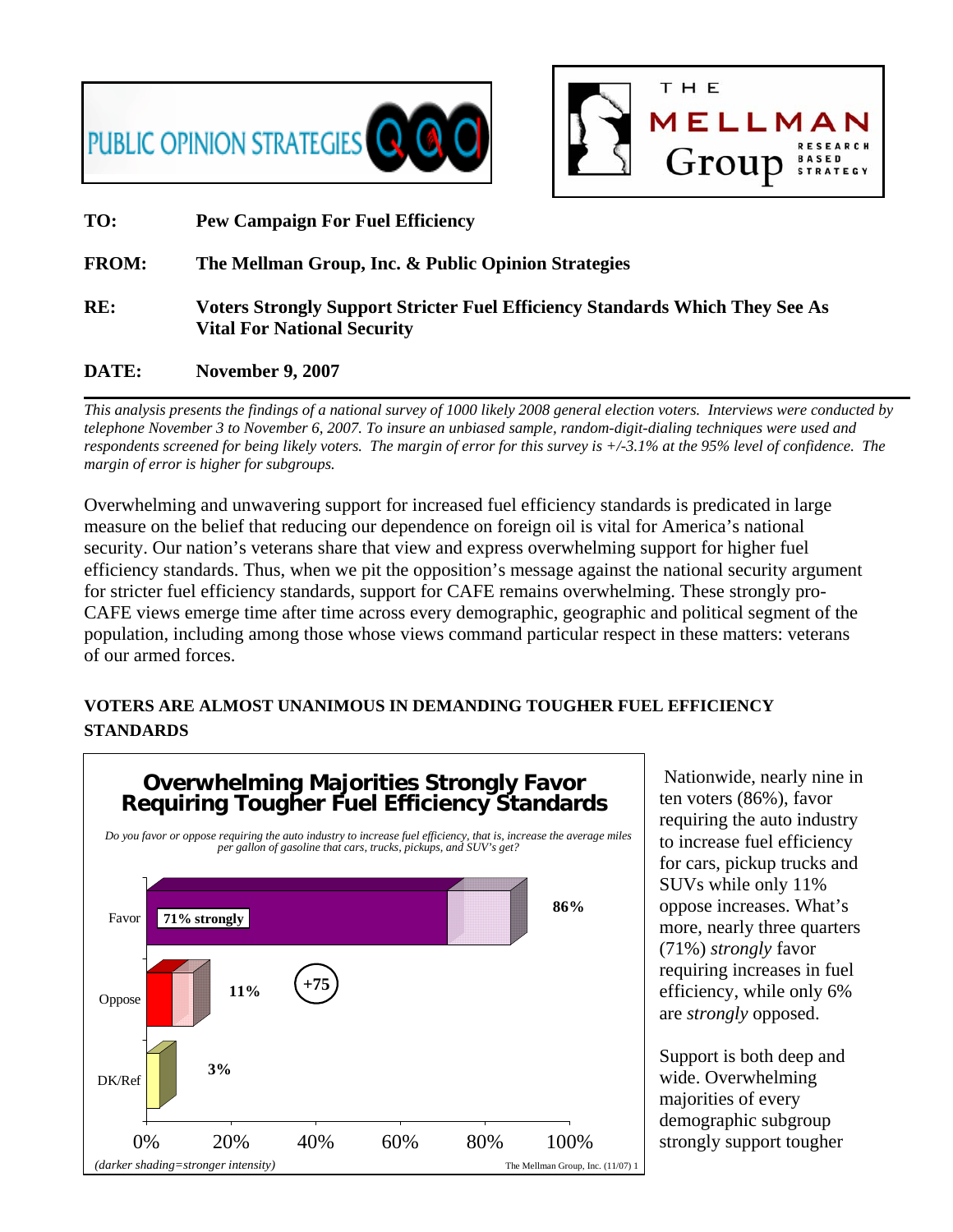fuel efficiency standards as a requirement. Support for stricter fuel efficiency standards cuts across partisan and ideological lines as 92% of liberal Democrats, 87% of moderate-to-conservative Democrats, 83% of moderate-to-liberal Republicans, 83% of conservative Republicans, and 87% of moderate independents all favor tougher CAFE standards. All told, 90% of Democrats, 83% of independents and 83% of Republican support the higher standards, as do 87% percent of veterans.

Support is also strong among demographic segments which opponents charge would be adversely affected. Seventy-six percent (76%) of households that are dependent on the automotive industry for a living support higher standards, as do 84% of households dependent on agriculture, 84% of SUV owners, 85% of pick-up truck owners, 88% of rural pickup truck owners, and 88% of those who use their pick-ups on the job. Rural voters overall support increased CAFE standards by 88% to 10%.

In fact, there is no segment of the population among which support for higher fuel efficiency standards falls below 75%.

# **GAS PRICES AND DEPENDENCE ON MID-EAST OIL ARE AMONG VOTERS' TOP CONCERNS**



Gas prices and our dependence on Middle East oil join Iraq and healthcare costs as voters' top personal concerns. More than three-quarters (77%) express at least a great deal of worry about gas prices. Only health care is viewed with greater alarm (79%). Seventy-one percent (71%) express at least a great deal of concern that the United States is too dependent on oil from the Middle East, and 65% are concerned that our dependence on that foreign oil is making America less secure, on

par with Iraq (72%) and the federal deficit (66%). In fact, more voters are concerned about our dependence on foreign oil making America less secure than are concerned about terrorism (61%) and illegal immigration (61%).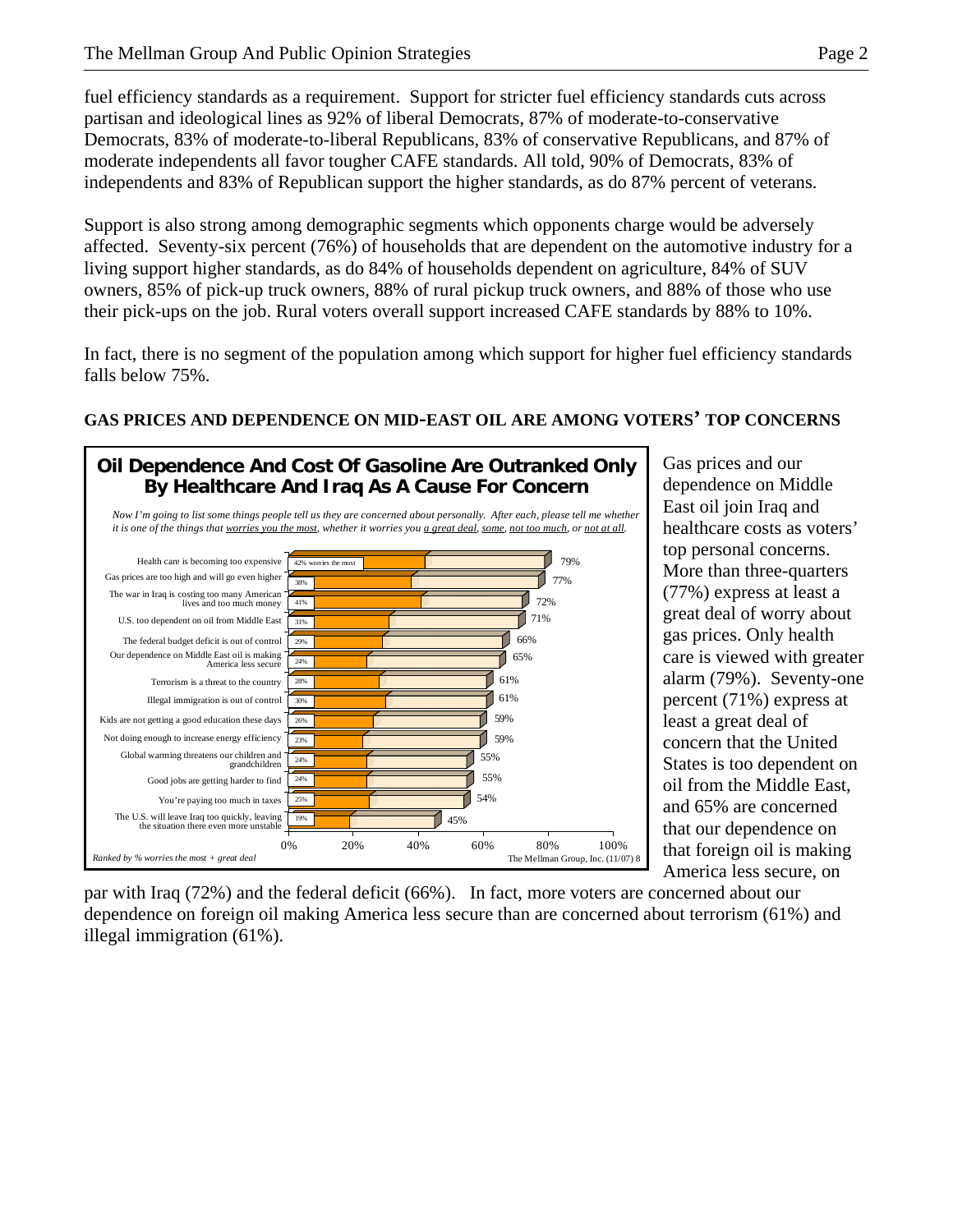# **VOTERS BELIEVE REDUCING DEPENDENCE ON FOREIGN OIL IS CENTRAL TO AMERICA'S NATIONAL SECURITY**



Reducing our dependence on foreign oil has emerged as one of voters' preeminent national security imperatives. When offered a variety of proposals to enhance our national security, reducing our dependence on foreign oil ranks second only to improved port security as the most important to the largest number of voters. The list included seventeen other national security goals.

As the chart to the left indicates, 76% regard reducing oil dependence as

at least "very" important in improving our security, above actions like requiring greater security at chemical plants (72%); expanding intelligence operations that collect information on terrorists and their plans (72%); preventing Iran from developing nuclear weapons (69%); strengthening alliances (67%); bringing Osama Bin Laden to justice (66%); and improving America's image in the world (65%). Reducing dependence on oil also far outranks diplomatic negotiations with Iran (52%) and hunting down and killing terrorists (54%), among others.

Our nation's veterans rank these national security actions the same way. Given a menu of choices to promote America's national security, 76% of America's veterans say it is at least "very important" to our security to reduce our dependence on oil. Port security (79%) was ranked three points higher than reduced dependence on foreign oil, and all other potential national security actions were ranked lower among veterans.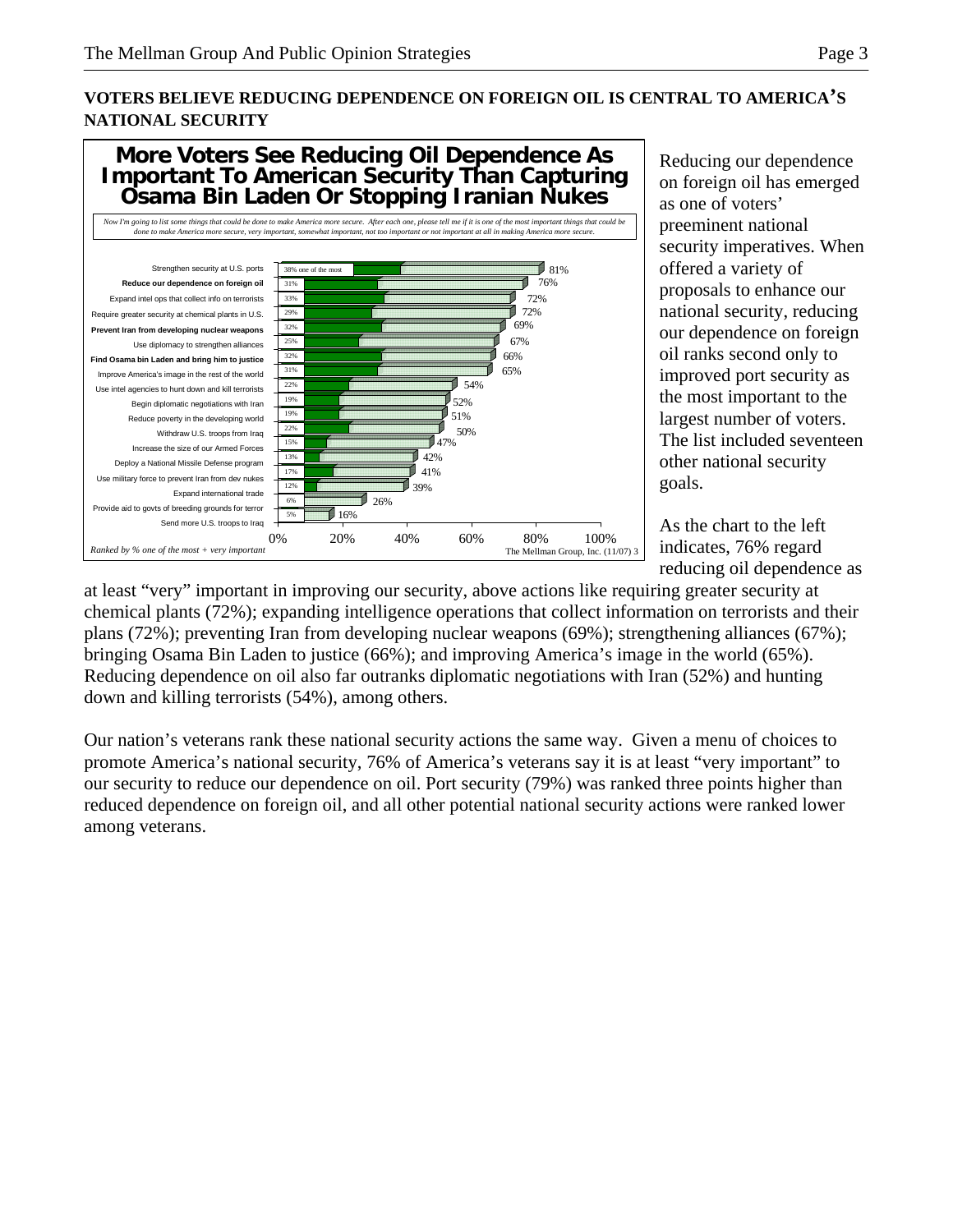# **VOTERS BELIEVE AMERICA HAS GONE TO WAR FOR OIL, BUT THAT REDUCING DEPENDENCE ON FOREIGN OIL WOULD MAKE WAR LESS LIKELY**



A clear majority of American voters (56%) believe our country has gone to war for oil "in recent years," while just 36% say "oil not been the major cause" of recent wars (8% don't know).

Moreover, voters believe reducing our dependence on foreign oil would decrease the prospects for war in the future (53%).

Men and women who have actually served their country share the view of oil's importance as a cause of war. A 51% majority

of veterans believe the United States has gone to war for oil in recent years (43% do not) and 54% believe that reducing our dependence on foreign oil would decrease the prospect of future wars.

A large majority of Democrats and independents share the view that oil has been the underlying cause of war (72% of Democrats, 58% of independents). Republicans have a different view with just 34% saying the U.S. has gone to war for oil compared to 53% who believe we have not gone to war over oil. Across party lines, though, at least pluralities believe reducing our dependence on oil will reduce the prospects of future wars, as 51% of Republicans join 58% of Democrats and 50% of independents in expressing that belief.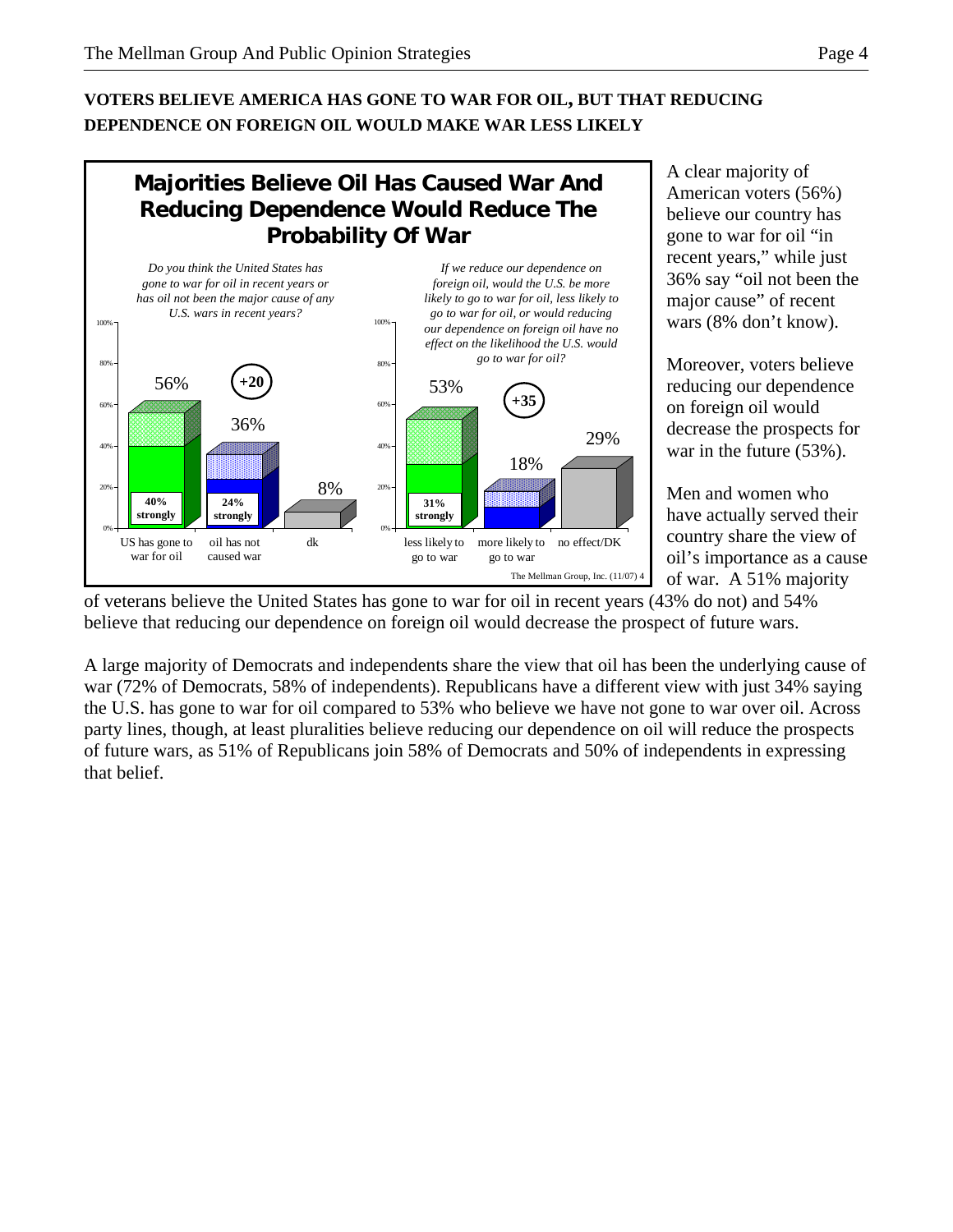# **OPPOSITION ARGUMENTS DO LITTLE TO DIMINISH SUPPORT FOR STRICTER FUEL ECONOMY STANDARDS IN THE FACE OF A NATIONAL SECURITY ARGUMENT FOR CAFE**



The full weight of opponents' messages does little to shake public support for higher fuel efficiency standards in the face of the national security argument for CAFE. Respondents heard a strong statement from opponents arguing that tougher requirements would hurt U.S. auto companies while helping foreign automakers, cost jobs, reduce safety, and take popular vehicles like SUVs, minivans, and pickups off the market.

When juxtaposed to the

national security argument, 67% still favor requiring the auto industry to increase fuel efficiency, while just 23% oppose. In fact, a majority (53%) continue to strongly support the stricter standards. Our security argument made the case that "our growing dependence on Middle East oil is a serious threat to our national security. The most important way we can reduce that dependence is to reduce our consumption of gasoline. America should never have to go to war for oil, but our dependence on foreign oil leaves us vulnerable. We are sending nearly half a billion dollars a day in payments for oil to countries that don't like us …"

Across demographic segments, voters are largely impervious to the arguments against increasing fuel efficiency. A large majority (64%) of veterans continue to favor requiring CAFE for reasons of national security (52% strongly). Strong majorities across party lines continue to agree that standards should be raised, with 72% of Democrats 66% of independents, and 63% of Republicans all maintaining their support for stricter standards. Robust support is also evident geographically, with 71% of those in the Northeast, 65% in the South, 64% in the Midwest, and 72% in the West all favoring higher standards even after hearing the arguments on both sides.

Even after hearing the counterargument, 68% of rural pickup owners continue to support higher standards, as do those who use their pickup on the job (68% favor), SUV owners (61% favor), minivan owners (74% favor), as well as those who make their living from the auto industry (54% favor) and agriculture (66% favor).